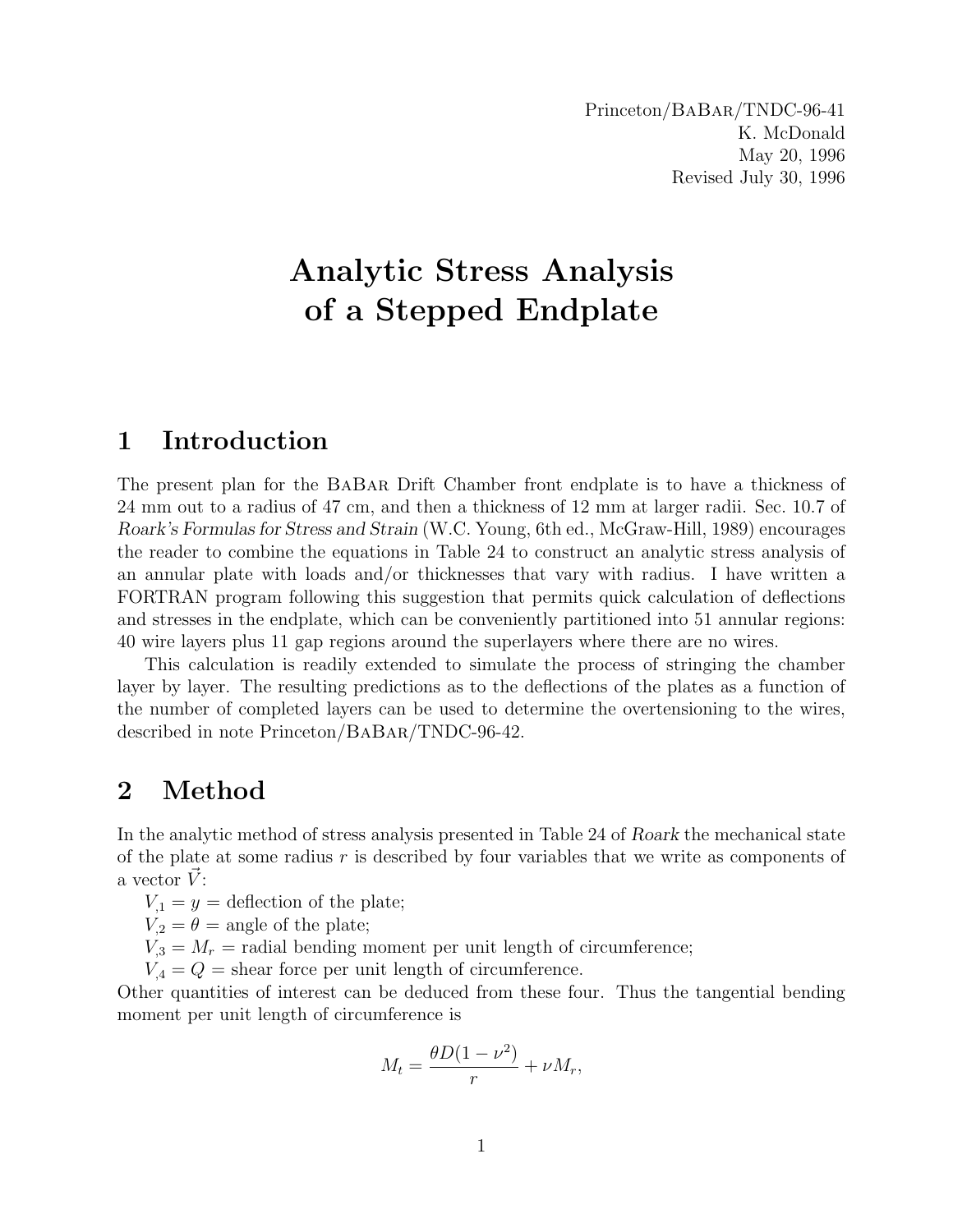where  $\nu$  is Poisson's ratio (taken as 0.3 for aluminum) and D is the plate constant

$$
D = \frac{Et^3}{12(1 - \nu^2)},
$$

where E is the Young's modulus (taken as  $7 \times 10^{10}$  Pa for aluminum) and t is the thickness of the plate (in the region of interest). The radial and tangential stresses are then related by

$$
\sigma_r = \frac{6M_r}{t^2}
$$
, and  $\sigma_t = \frac{6M_r}{t^2}$ .

The values  $\vec{V}(r)$  are related to the values  $\vec{V}(b)$  at the inner radius b of an annular region by the matrix transformation

$$
\vec{V}(r) = \vec{M}(r, b) \cdot \vec{V}(b) + \vec{C}(r, b),
$$

where the matrix  $\hat{M}$  and vector  $\vec{C}$  are given in terms of analytic functions listed on pp. 398-399 and p. 404 of Roark.

We now consider a plate divided into *n* annular regions with inner radii  $b_i$ ,  $i = 1, ..., n$ . We desire the transformation

$$
\vec{V}(r) = \vec{M}(r, b_1) \cdot \vec{V}(b_1) + \vec{C}(r, b_1)
$$

between properties at radius r and those at the innermost radius  $b_1$ . This can be built iteratively out of transformations valid only within region  $i$ ,

$$
\vec{V}(b_{i+1}) = \vec{M}_i(b_{i+1}, b_i) \cdot \vec{V}(b_i) + \vec{C}_i(b_{i+1}, b_i),
$$

according to

$$
\vec{C}(b_{i+1}, b_1) = \overleftrightarrow{M}_i(b_{i+1}, b_i) \cdot \vec{C}(b_i, b_1) + \vec{C}_i(b_{i+1}, b_i),
$$

$$
\overleftrightarrow{M}(b_{i+1}, b_1) = \overleftrightarrow{M}_i(b_{i+1}, b_i) \cdot \overleftrightarrow{M}(b_i, b_1).
$$

To complete a solution, we must also have the values  $\vec{V}(b_1)$  at the inner radius. However, these are typically not completely known. Rather some mixtures of values at the inner and outer radius of the plate are specified by the boundary conditions. For example, Case 2c describes the situation that the inner and outer radii of the plate are simply supported; there are no radial bending moments at these radii. We define the deflections to be zero at the inner and outer radii,

$$
V_{,1}(b_1) = 0 = V_{,1}(b_{n+1}),
$$

and set the radial bending moments equal to zero there also,

$$
V_{,3}(b_1) = 0 = V_{,3}(b_{n+1}),
$$

labelling the outer radius of the plate as  $b_{n+1}$ . The two unknowns,  $V_{,2}(b_1)$  and  $V_{,4}(b_1)$ , are readily determined from the transformation between inner and outer radii:

$$
0 = V_{,1}(b_{n+1}) = M_{,1,2}(b_{n+1}, b_1)V_{,2}(b_1) + M_{,1,4}(b_{n+1}, b_1)V_{,4}(b_1) + C_{,1}(b_{n+1}, b_1),
$$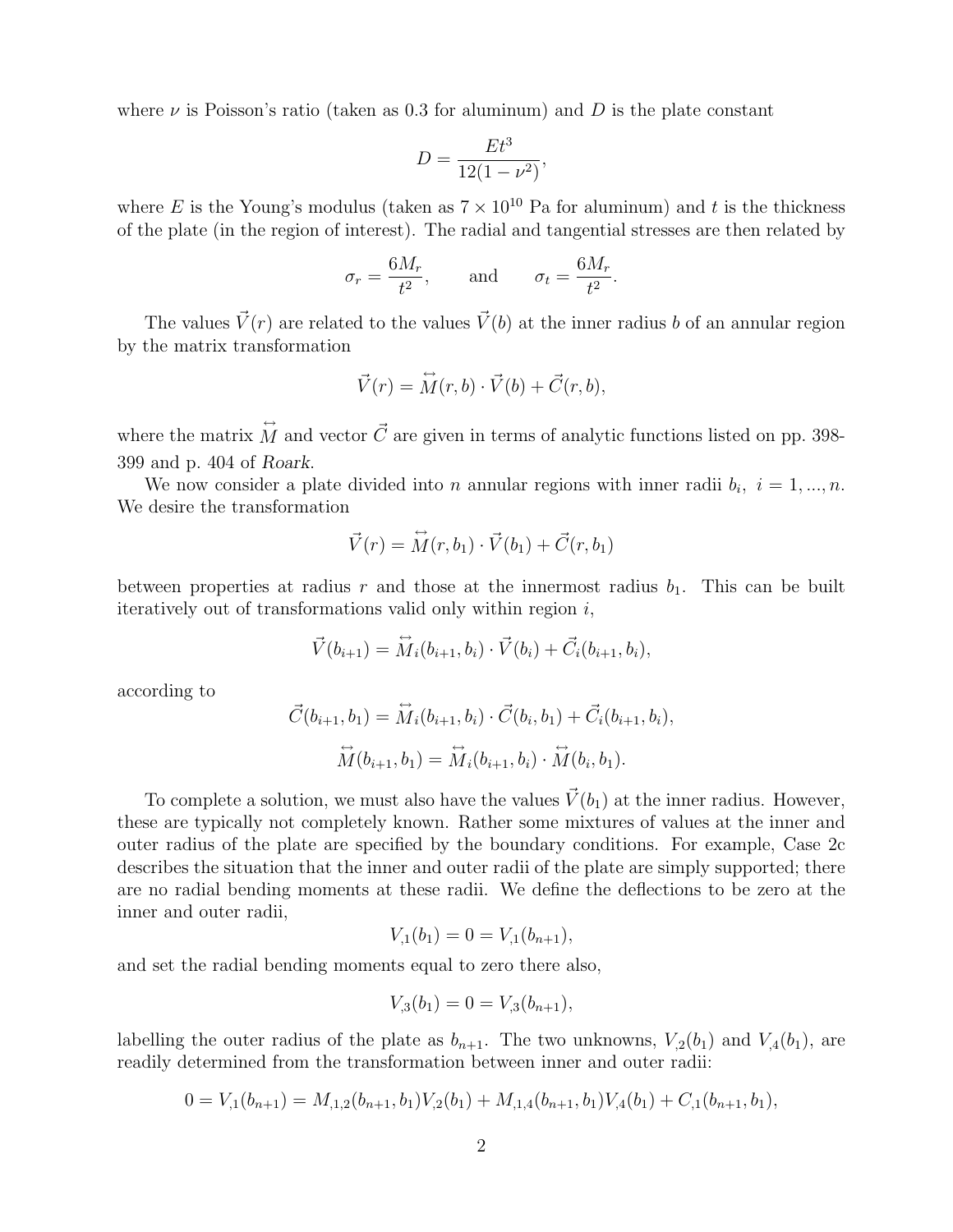and

$$
0 = V_{,3}(b_{n+1}) = M_{,3,2}(b_{n+1}, b_1)V_{,2}(b_1) + M_{,3,4}(b_{n+1}, b_1)V_{,4}(b_1) + C_{,3}(b_{n+1}, b_1),
$$

Cases for other forms of boundary conditions are also readily constructed. The program case2 step.for that implements this procedure can be found in the Princeton Technical Notes Web page.

### 3 Corrections for Holes

The analytic calculation described above assumes the plate is homogeneous within each annular region. In particular, there are no holes. To a good approximation the effect of small holes drilled in the plate is twofold:

- 1. The modulus is reduced. Both our ALGOR finite-element analysis and John Hodgson's ANSYS calculation (June 27, 1996) indicate that the effective modulus is 1/1.5 times the nominal  $7 \times 10^{10}$  Pa for aluminum.
- 2. The peak stress around the holes is greater than the stress in a plate with no holes. Table 37, Cases 6 and 7 of Roark discusses analytic calculations of the stress-concentration factor around holes for various idealized patterns of bending; this factor varies between 2 and 3. Our ALGOR finite-element analysis indicates a factor of 2.2 for the geometry of the BaBar endplate, while Hodgson's result indicate that a factor of 4.1 holds. This discrepancy is not understood. The present version of the program case2 step.for uses a value of 4.1.

#### 4 Results

Many of the parameters describing the 51 regions used in the stress analysis are listed in Table 1. The wire tensions are taken as 34, 86 and 182 gm for the 20-, 80- and  $120$ - $\mu$ m wires, respectively, following TNDC-96-43 by C. Hearty. The total wire load is 3502 kg for the 7104 sense wires, 7104 clearing wires and 14560 field wires. The endplate simulated in Table 1 has thickness  $t = 24$  mm out to a radius of 47 cm, and thickness 12 mm at larger radii. Table 2 summarizes some of the results of the stress analysis based on the parameters listed in Table 1.

Other endplates are simulated in Tables 3 and 4. In particular, Table 4 summarizes the stress in endplates that are clamped at their inner radius (slope constrained to be zero there).

## 5 Conclusions

- 1. We could reduce the peak stress by about 25% by using a step.
- 2. There is only a slight difference in the peak stress for a step at 47 cm compared to one at 63 cm.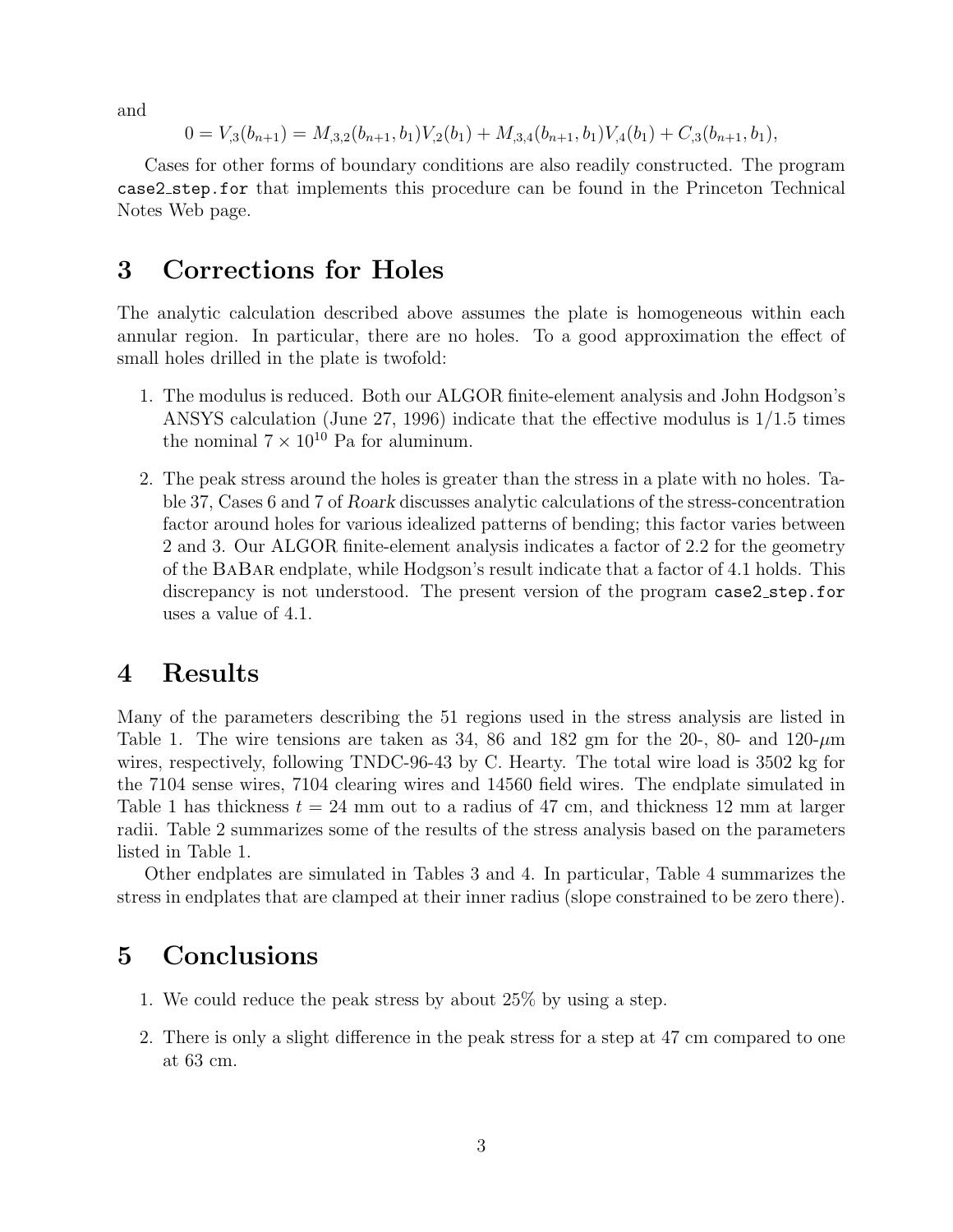| Region                                                                                                                                                                                                                                                                                                                                                                                                            | Inner<br>Radius<br>(cm)                                                                                                                                                                                                                                                                                                                                                                                                                                               | No. of<br>Sense<br>Wires                                                                                                                                                                                                                                                                                                                                                                                                                                                                                                                                                                                  | No. of<br>Clear<br>Wires                                                                                                                                                                                                                                                                                                                                                                                                                                                                                                                                                                                          | No. of<br>Field<br><b>Wires</b>                                                                                                                                                                                                                                                                                                                                                                                                                                                                          | Load<br>Pressure<br>(Pa)                                                                                                                                                                                                                                                                                                                                                                                                                                                                                      | Modulus<br>Factor                                                                                                                                                                                                                                                                                                                                                                                                   | Hole<br><b>Stress</b><br>Factor                                                                                                                                                                                                                                                                                                                                                                     | $t\,$<br>(mm)                                                                                                                                                                                                                                                                                                                                                                 | Plate<br>$\label{eq:constant} \text{Constant}$<br>(N)                                                                                                                                                                                                                                                                                                                                                                                                                                                                               |
|-------------------------------------------------------------------------------------------------------------------------------------------------------------------------------------------------------------------------------------------------------------------------------------------------------------------------------------------------------------------------------------------------------------------|-----------------------------------------------------------------------------------------------------------------------------------------------------------------------------------------------------------------------------------------------------------------------------------------------------------------------------------------------------------------------------------------------------------------------------------------------------------------------|-----------------------------------------------------------------------------------------------------------------------------------------------------------------------------------------------------------------------------------------------------------------------------------------------------------------------------------------------------------------------------------------------------------------------------------------------------------------------------------------------------------------------------------------------------------------------------------------------------------|-------------------------------------------------------------------------------------------------------------------------------------------------------------------------------------------------------------------------------------------------------------------------------------------------------------------------------------------------------------------------------------------------------------------------------------------------------------------------------------------------------------------------------------------------------------------------------------------------------------------|----------------------------------------------------------------------------------------------------------------------------------------------------------------------------------------------------------------------------------------------------------------------------------------------------------------------------------------------------------------------------------------------------------------------------------------------------------------------------------------------------------|---------------------------------------------------------------------------------------------------------------------------------------------------------------------------------------------------------------------------------------------------------------------------------------------------------------------------------------------------------------------------------------------------------------------------------------------------------------------------------------------------------------|---------------------------------------------------------------------------------------------------------------------------------------------------------------------------------------------------------------------------------------------------------------------------------------------------------------------------------------------------------------------------------------------------------------------|-----------------------------------------------------------------------------------------------------------------------------------------------------------------------------------------------------------------------------------------------------------------------------------------------------------------------------------------------------------------------------------------------------|-------------------------------------------------------------------------------------------------------------------------------------------------------------------------------------------------------------------------------------------------------------------------------------------------------------------------------------------------------------------------------|-------------------------------------------------------------------------------------------------------------------------------------------------------------------------------------------------------------------------------------------------------------------------------------------------------------------------------------------------------------------------------------------------------------------------------------------------------------------------------------------------------------------------------------|
| $\mathbf{1}$<br>23456789<br>10<br>$\frac{11}{12}$<br>14<br>$15\,$<br>$16\,$<br>$\frac{17}{18}$<br>$\frac{18}{19}$<br>$\substack{20\\21}$<br>$\frac{2}{2}$<br>23<br>$24\,$<br>$\begin{array}{c} 25 \\ 26 \end{array}$<br>$\substack{27 \\ 28}$<br>$\,29$<br>$30\,$<br>$31\,$<br>$\frac{32}{33}$<br>$\begin{array}{c} 34 \\ 35 \end{array}$<br>36<br>37<br>38<br>39<br>40<br>41<br>42<br>43<br>44<br>45<br>46<br>47 | 23.5<br>$25.3\,$<br>26.6<br>27.8<br>29.0<br>$\frac{30.2}{31.2}$<br>32.4<br>33.6<br>34.8<br>36.0<br>$36.5\,$<br>37.6<br>38.8<br>40.0<br>41.2<br>41.7<br>42.9<br>44.0<br>45.2<br>$46.4\,$<br>47.5<br>48.7<br>49.8<br>$\mathbf{51.0}\atop{\mathbf{52.2}}$<br>52.7<br>53.9<br>$\begin{array}{c} 55.1 \\ 56.2 \end{array}$<br>57.4<br>57.9<br>59.1<br>60.3<br>61.5<br>62.6<br>63.7<br>64.9<br>66.1<br>67.2<br>68.4<br>68.9<br>70.1<br>71.3<br>$72.5\,$<br>$73.6\,$<br>74.1 | $\theta$<br>96<br>96<br>$\begin{array}{c} 96 \\ 96 \end{array}$<br>$\begin{smallmatrix}&&0\\112\\112\end{smallmatrix}$<br>112<br>112<br>$\begin{array}{c} 0 \\ 128 \end{array}$<br>$\frac{128}{128}$<br>$128\,$<br>$\boldsymbol{0}$<br>144<br>144<br>144<br>144<br>$\begin{array}{c} 0 \\ 176 \end{array}$<br>176<br>176<br>176<br>$\boldsymbol{0}$<br>192<br>$192\,$<br>$\frac{192}{192}$<br>$\begin{array}{c} 0 \\ 208 \end{array}$<br>$\overline{208}$<br>$\frac{208}{208}$<br>$\boldsymbol{0}$<br>224<br>224<br>224<br>224<br>$\boldsymbol{0}$<br>240<br>240<br>240<br>240<br>$\boldsymbol{0}$<br>256 | $\boldsymbol{0}$<br>$192\,$<br>$\theta$<br>$\boldsymbol{0}$<br>192<br>$\boldsymbol{0}$<br>224<br>$\theta$<br>$\theta$<br>224<br>$\theta$<br>256<br>$\begin{smallmatrix} 0\\0 \end{smallmatrix}$<br>$256\,$<br>$\boldsymbol{0}$<br>288<br>$\theta$<br>$\overline{0}$<br>288<br>$\boldsymbol{0}$<br>$352\,$<br>$\theta$<br>$\boldsymbol{0}$<br>$352\,$<br>$\theta$<br>384<br>$\theta$<br>$\boldsymbol{0}$<br>384<br>$\boldsymbol{0}$<br>416<br>$\theta$<br>$\boldsymbol{0}$<br>$416\,$<br>$\theta$<br>448<br>$\theta$<br>$\theta$<br>448<br>$\theta$<br>480<br>$\theta$<br>$\overline{0}$<br>480<br>$\theta$<br>512 | $\theta$<br>$\frac{288}{192}$<br>$\frac{192}{192}$<br>$\boldsymbol{0}$<br>$224\,$<br>$224\,$<br>224<br>224<br>$\begin{array}{c} 0 \\ 256 \end{array}$<br>$256\,$<br>$256\,$<br>$256\,$<br>$\frac{0}{288}$<br>$\frac{288}{288}$<br>$288\,$<br>$\frac{250}{352}$<br>$\frac{352}{352}$<br>$\theta$<br>384<br>$384\,$<br>$384\,$<br>$384\,$<br>$\boldsymbol{0}$<br>$41\bar{6}$<br>416<br>416<br>416<br>$\overline{0}$<br>448<br>448<br>448<br>448<br>$\theta$<br>480<br>480<br>480<br>480<br>$\theta$<br>512 | 0.0<br>$\frac{32.9}{18.4}$<br>17.8<br>$24.\overline{7}$<br>$\begin{array}{c} 0.0 \\ 26.3 \\ 17.8 \end{array}$<br>17.2<br>24.1<br>$\frac{0.0}{26.0}$<br>$17.6\,$<br>17.1<br>$23.8\,$<br>$\frac{0.0}{25.7}$<br>17.4<br>17.0<br>23.9<br>$\frac{0.0}{27.1}$<br>19.0<br>$18.5\,$<br>25.7<br>$\frac{0.0}{27.2}$<br>$18.5\,$<br>$\substack{18.2\\25.5}$<br>$\frac{0.0}{26.8}$<br>18.3<br>$\substack{18.0\\25.5}$<br>0.0<br><b>26.0</b><br>18.2<br>17.7<br>24.9<br>0.0<br>26.0<br>17.9<br>17.6<br>24.8<br>0.0<br>25.8 | 1.00<br>$\begin{array}{c} 0.67 \\ 0.67 \end{array}$<br>0.67<br>0.67<br>1.00<br>0.67<br>0.67<br>0.67<br>0.67<br>1.00<br>0.67<br>0.67<br>0.67<br>0.67<br>1.00<br>0.67<br>0.67<br>0.67<br>0.67<br>1.00<br>0.67<br>0.67<br>0.67<br>0.67<br>1.00<br>0.67<br>0.67<br>0.67<br>0.67<br>1.00<br>0.67<br>0.67<br>0.67<br>0.67<br>1.00<br>0.67<br>0.67<br>0.67<br>0.67<br>1.00<br>0.67<br>0.67<br>0.67<br>0.67<br>1.00<br>0.67 | 1.0<br>4.1<br>4.1<br>4.1<br>4.1<br>$1.0\,$<br>4.1<br>4.1<br>$\underset{4.1}{^{4.1}}$<br>1.0<br>4.1<br>4.1<br>4.1<br>4.1<br>$1.0\,$<br>4.1<br>4.1<br>4.1<br>4.1<br>$1.0\,$<br>4.1<br>4.1<br>4.1<br>$\underset{1.0}{\overset{4.1}{\cdot}}$<br>4.1<br>4.1<br>4.1<br>$4.1\,$<br>$1.0\,$<br>4.1<br>4.1<br>4.1<br>4.1<br>1.0<br>4.1<br>4.1<br>4.1<br>4.1<br>1.0<br>4.1<br>4.1<br>4.1<br>4.1<br>1.0<br>4.1 | 24.24.24.24.24.24.<br>$\frac{24}{24}$ .<br>24.<br>24.24.24.24.24.<br>$\frac{24}{24}$ .<br>$\frac{24}{24}$ .<br>24.<br>$^{24}_{24}$ .<br>$\frac{12}{12}$ .<br>12.<br>$\frac{12}{12}$ .<br>$\overline{1}\overline{2}$ .<br>12.<br>$\frac{12}{12}$ .<br>12.<br>12.<br>12.<br>$12. \,$<br>12.<br>12.<br>12.<br>12.<br>12.<br>12.<br>12.<br>12.<br>12.<br>12.<br>12.<br>12.<br>12. | 90495.<br>$60330.\,60330.$<br>60330.<br>60330.<br>90495.<br>60330.<br>60330.<br>60330.<br>60330.<br>90495.<br>60330.<br>60330.<br>60330.<br>60330.<br>$\begin{array}{c} 90495. \\ 60330. \end{array}$<br>60330.<br>60330.<br>$\substack{60330.\\90495.}$<br>7541.<br>7541.<br>7541.<br>$\!\! \begin{array}{c} 7541. \\ 11312. \end{array}$<br>7541.<br>7541.<br>7541.<br>7541.<br>11312.<br>7541.<br>7541.<br>7541.<br>7541.<br>11312.<br>7541.<br>7541.<br>$7541.$<br>$7541.$<br>11312.<br>7541.<br>7541.7541.7541.11312.<br>7541. |
| 48<br>49<br>50<br>51                                                                                                                                                                                                                                                                                                                                                                                              | 75.3<br>76.5<br>77.7<br>79.0                                                                                                                                                                                                                                                                                                                                                                                                                                          | 256<br>256<br>256<br>$\overline{0}$                                                                                                                                                                                                                                                                                                                                                                                                                                                                                                                                                                       | $\theta$<br>$\theta$<br>512<br>$\theta$                                                                                                                                                                                                                                                                                                                                                                                                                                                                                                                                                                           | 512<br>512<br>768<br>$\theta$                                                                                                                                                                                                                                                                                                                                                                                                                                                                            | 17.7<br>17.5<br>29.0<br>0.0                                                                                                                                                                                                                                                                                                                                                                                                                                                                                   | 0.67<br>0.67<br>0.67<br>1.00                                                                                                                                                                                                                                                                                                                                                                                        | 4.1<br>4.1<br>4.1<br>1.0                                                                                                                                                                                                                                                                                                                                                                            | 12.<br>12.<br>12.<br>12.                                                                                                                                                                                                                                                                                                                                                      | 7541.<br>7541.<br>7541.<br>11312.                                                                                                                                                                                                                                                                                                                                                                                                                                                                                                   |

Table 1: Input parameters for a stress analysis of a stepped endplate.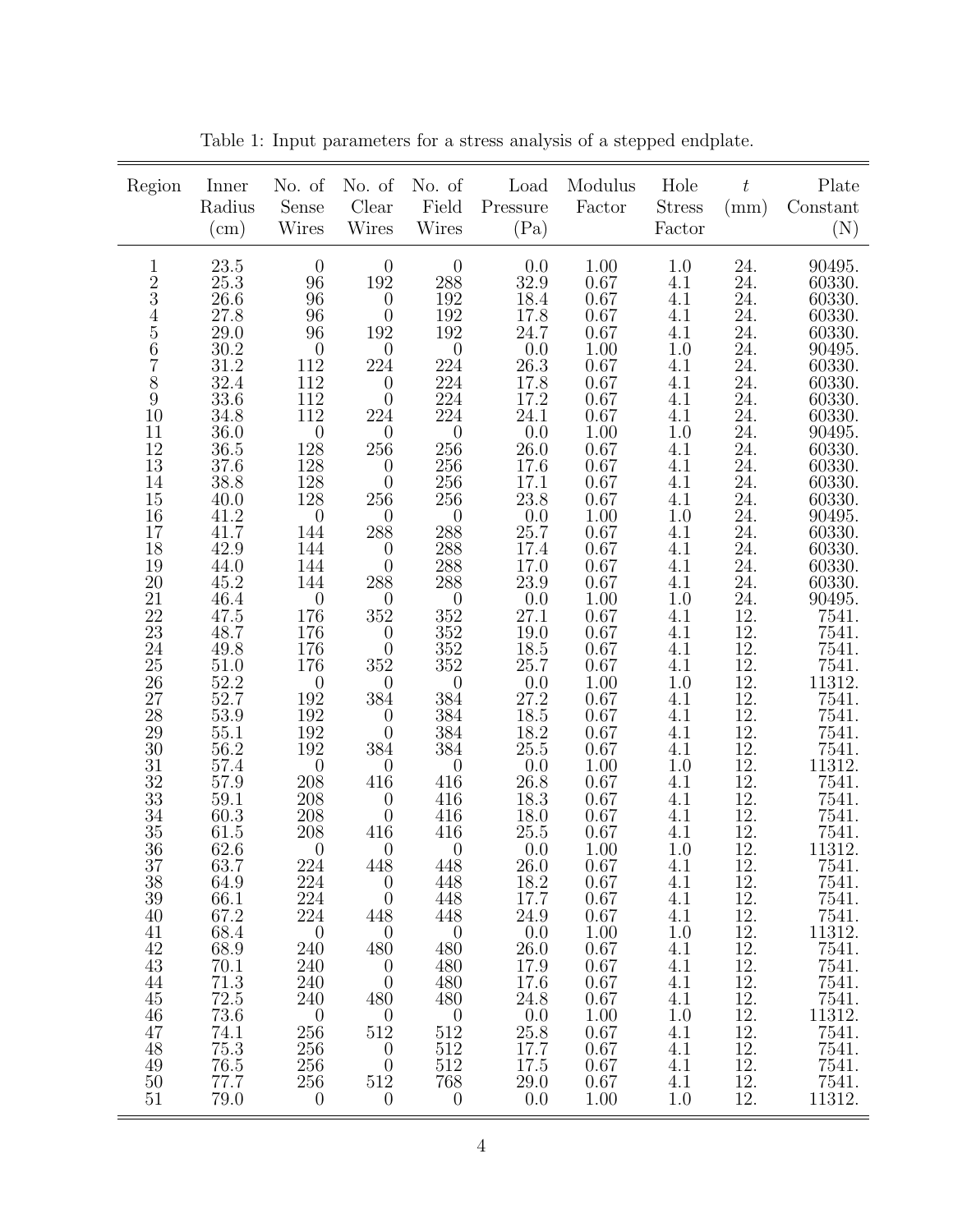| Region                                                                                                                                                                                                                                                                                                                                                                                                       | Mid<br>Radius<br>$\rm (cm)$                                                                                                                                                                                                                                                                                                                                                                                                  | $\Delta z$<br>(mm)                                                                                                                                                                                                                                                                                                                                                                                                                                                              | $\theta$<br>(mrad)                                                                                                                                                                                                                                                                                                                                                                                                                                        | $M_r$<br>(kN)                                                                                                                                                                                                                                                                                                                                                                                                                                                             | $M_t$<br>(kN)                                                                                                                                                                                                                                                                                                                                                                                                                                                                                                                                         | Load<br>(kg)                                                                                                                                                                                                                                                                                                                                                                                                                                                                                          | $\sigma_r$<br>(MPa)                                                                                                                                                                                                                                                                                                                                                                                                          | $\sigma_t$<br>(MPa)                                                                                                                                                                                                                                                                                                                                                                                                                                                                                                 |
|--------------------------------------------------------------------------------------------------------------------------------------------------------------------------------------------------------------------------------------------------------------------------------------------------------------------------------------------------------------------------------------------------------------|------------------------------------------------------------------------------------------------------------------------------------------------------------------------------------------------------------------------------------------------------------------------------------------------------------------------------------------------------------------------------------------------------------------------------|---------------------------------------------------------------------------------------------------------------------------------------------------------------------------------------------------------------------------------------------------------------------------------------------------------------------------------------------------------------------------------------------------------------------------------------------------------------------------------|-----------------------------------------------------------------------------------------------------------------------------------------------------------------------------------------------------------------------------------------------------------------------------------------------------------------------------------------------------------------------------------------------------------------------------------------------------------|---------------------------------------------------------------------------------------------------------------------------------------------------------------------------------------------------------------------------------------------------------------------------------------------------------------------------------------------------------------------------------------------------------------------------------------------------------------------------|-------------------------------------------------------------------------------------------------------------------------------------------------------------------------------------------------------------------------------------------------------------------------------------------------------------------------------------------------------------------------------------------------------------------------------------------------------------------------------------------------------------------------------------------------------|-------------------------------------------------------------------------------------------------------------------------------------------------------------------------------------------------------------------------------------------------------------------------------------------------------------------------------------------------------------------------------------------------------------------------------------------------------------------------------------------------------|------------------------------------------------------------------------------------------------------------------------------------------------------------------------------------------------------------------------------------------------------------------------------------------------------------------------------------------------------------------------------------------------------------------------------|---------------------------------------------------------------------------------------------------------------------------------------------------------------------------------------------------------------------------------------------------------------------------------------------------------------------------------------------------------------------------------------------------------------------------------------------------------------------------------------------------------------------|
| $\mathbf{1}$<br>$\begin{smallmatrix}2\3\3\4\end{smallmatrix}$<br>$\begin{array}{c} 5 \\ 6 \\ 7 \\ 8 \end{array}$<br>$\boldsymbol{9}$<br>10<br>11<br>$12\,$<br>13<br>14<br>15<br>16<br>17<br>18<br>19<br>20<br>21<br>22<br>23<br>24<br>$25\,$<br>$26\,$<br>27<br>28<br>29<br>30<br>31<br>32<br>33<br>34<br>35<br>36<br>37<br>38<br>39<br>40<br>41<br>42<br>43<br>44<br>45<br>46<br>47<br>48<br>49<br>50<br>51 | 24.4<br>26.0<br>27.2<br>28.4<br>29.6<br>30.7<br>$31.8\,$<br>33.0<br>34.2<br>$35.4\,$<br>36.2<br>37.1<br>38.2<br>39.4<br>40.6<br>41.4<br>42.3<br>43.5<br>44.6<br>45.8<br>46.9<br>48.1<br>49.3<br>50.4<br>51.6<br>52.4<br>53.3<br>54.5<br>55.6<br>56.8<br>57.7<br>58.5<br>59.7<br>60.9<br>62.0<br>63.2<br>64.3<br>65.5<br>66.7<br>67.8<br>68.7<br>69.5<br>70.7<br>71.9<br>73.0<br>73.9<br>74.7<br>75.9<br>77.1<br>78.3<br>80.0 | 0.067<br>0.182<br>0.272<br>0.356<br>0.438<br>0.515<br>0.592<br>0.670<br>0.747<br>0.822<br>0.874<br>0.926<br>0.997<br>1.067<br>1.135<br>1.183<br>1.230<br>1.295<br>1.358<br>1.419<br>1.476<br>1.532<br>$1.582\,$<br>1.622<br>1.653<br>1.669<br>1.682<br>1.691<br>1.691<br>1.682<br>1.670<br>1.654<br>1.623<br>1.584<br>1.537<br>1.484<br>1.426<br>1.358<br>1.282<br>1.200<br>1.138<br>1.073<br>0.977<br>0.876<br>0.770<br>0.693<br>0.614<br>0.500<br>$0.384\,$<br>0.259<br>0.096 | $-7.4$<br>$-7.3$<br>$-7.1$<br>$-7.0$<br>$-6.9$<br>$-6.8$<br>$-6.7$<br>$-6.6$<br>$-6.4$<br>$-6.3$<br>$-6.2$<br>$-6.1$<br>$-6.0$<br>$-5.9$<br>$-5.7$<br>$-5.6$<br>$-5.5$<br>$-5.4$<br>$-5.3$<br>$-5.1$<br>$-5.0$<br>$-4.6$<br>$-3.8$<br>$-3.0$<br>$-2.2$<br>$-1.7$<br>$-1.2$<br>$-0.4$<br>0.4<br>1.2<br>1.7<br>$2.2$<br>2.9<br>3.7<br>4.4<br>4.9<br>5.5<br>6.1<br>6.7<br>7.2<br>7.6<br>7.9<br>8.4<br>8.8<br>9.1<br>9.3<br>9.5<br>9.8<br>9.9<br>10.1<br>10.1 | 3.3<br>37.2<br>84.5<br>126.7<br>166.5<br>$191.4\,$<br>216.8<br>251.1<br>282.8<br>312.0<br>327.7<br>342.9<br>366.1<br>386.9<br>405.4<br>414.8<br>$423.5\,$<br>436.3<br>447.0<br>455.6<br>458.2<br>466.8<br>481.5<br>493.0<br>501.8<br>505.9<br>509.2<br>511.0<br>510.2<br>507.1<br>503.1<br>498.4<br>489.2<br>477.8<br>464.3<br>449.4<br>434.0<br>415.3<br>394.8<br>372.3<br>354.9<br>337.0<br>309.6<br>280.4<br>249.4<br>226.1<br>202.4<br>166.9<br>129.7<br>88.5<br>32.4 | $-2453.7$<br>$-1494.1$<br>$-1384.3$<br>$-1288.6$<br>$-1200.5$<br>$-1721.4$<br>$-1056.7$<br>$-984.4$<br>$-917.1$<br>$-854.3$<br>$-1275.0$<br>$-775.2$<br>$-721.5$<br>$-671.3$<br>$-624.2$<br>$-959.6$<br>$-565.3$<br>$-525.4$<br>$-488.0$<br>$-453.3$<br>$-713.3$<br>89.8<br>106.8<br>122.2<br>136.4<br>$133.8\,$<br>152.8<br>163.7<br>173.2<br>181.4<br>$195.5\,$<br>189.5<br>194.5<br>198.2<br>200.7<br>226.9<br>200.2<br>199.5<br>197.6<br>194.6<br>228.3<br>187.5<br>181.6<br>174.5<br>166.3<br>202.0<br>152.4<br>141.4<br>129.4<br>115.5<br>138.1 | 1609.<br>1593.<br>1545.<br>1509.<br>1465.<br>1441.<br>1409.<br>1356.<br>1313.<br>1261.<br>1242.<br>1195.<br>1134.<br>1085.<br>1024.<br>996.<br>948.<br>880.<br>824.<br>755.<br>715.<br>665.<br>581.<br>512.<br>428.<br>381.<br>325.<br>233.<br>157.<br>65.<br>11.<br>$-47.$<br>$-147.$<br>$-229.$<br>$-329.$<br>$-388.$<br>$-451.$<br>$-559.$<br>$-647.$<br>$-754.$<br>$-822.$<br>$-886.$<br>$-1001.$<br>$-1096.$<br>$-1211.$<br>$-1285.$<br>$-1352.$<br>$-1475.$<br>$-1576.$<br>$-1721.$<br>$-1810.$ | 0.0<br>1.6<br>$3.6\,$<br>5.4<br>$7.1\,$<br>2.0<br>9.3<br>10.7<br>12.1<br>13.3<br>$3.4\,$<br>14.6<br>15.6<br>16.5<br>17.3<br>4.3<br>18.1<br>18.6<br>19.1<br>19.5<br>4.8<br>79.7<br>82.3<br>84.2<br>85.7<br>21.1<br>87.0<br>87.3<br>87.2<br>86.6<br>21.0<br>85.1<br>83.6<br>81.6<br>79.3<br>18.7<br>74.1<br>71.0<br>67.4<br>63.6<br>14.8<br>57.6<br>52.9<br>47.9<br>42.6<br>$9.4\,$<br>34.6<br>28.5<br>$22.2\,$<br>15.1<br>1.3 | $-25.6$<br>$-63.8$<br>$-59.1$<br>$-55.0$<br>$-51.3$<br>$-17.9$<br>$-45.1$<br>$-42.0$<br>$-39.2$<br>$-36.5$<br>$-13.3$<br>$-33.1$<br>$-30.8$<br>$-28.7$<br>$-26.7$<br>$-10.0$<br>$-24.1$<br>$-22.4$<br>$-20.8$<br>$-19.4$<br>$-7.4$<br>$\begin{array}{c} 15.3 \\ 18.2 \end{array}$<br>20.9<br>23.3<br>5.6<br>26.1<br>28.0<br>29.6<br>$31.0\,$<br>$8.1\,$<br>32.4<br>33.2<br>33.9<br>34.3<br>9.5<br>34.2<br>34.1<br>33.8<br>33.2<br>9.5<br>32.0<br>31.0<br>29.8<br>28.4<br>8.4<br>26.0<br>24.2<br>22.1<br>19.7<br>5.8 |

Table 2: Deflections and stress for the plate of Table 1, simply supported at both inner and outer radii.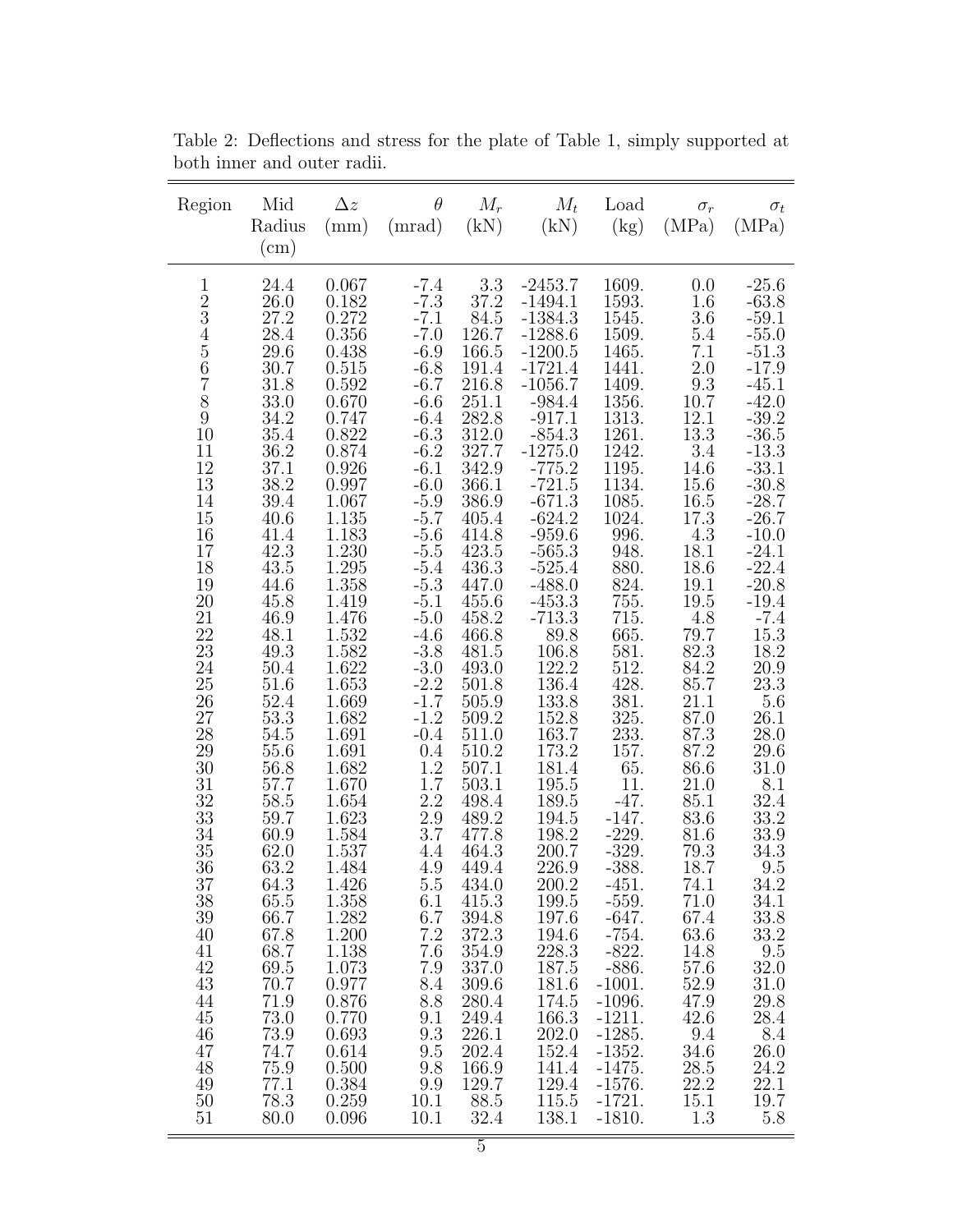| $r(\text{step})$<br>$\text{cm}$ ) | Thick<br>Thickness<br>(mm) | Thin<br>Thickness<br>(mm) | Peak<br>Deflection<br>(mm) | Peak<br>Radial<br><b>Stress</b><br>(MPa) |
|-----------------------------------|----------------------------|---------------------------|----------------------------|------------------------------------------|
|                                   | 12                         | 12                        | 3.09                       | 119.2                                    |
|                                   | 24                         | 24                        | 0.39                       | 29.8                                     |
| 47                                | 24                         | 10                        | 2.40                       | 105.4                                    |
| 47                                | 24                         | 11                        | 2.01                       | 96.0                                     |
| 47                                | 24                         | 12                        | 1.69                       | 87.3                                     |
| 47                                | 24                         | 13                        | 1.43                       | 79.3                                     |
| 47                                | 24                         | 14                        | 1.22                       | 72.1                                     |
| 47                                | 24                         | 15                        | 1.05                       | 65.4                                     |
| 47                                | 24                         | 16                        | 0.91                       | 59.5                                     |
| 63                                | 24                         | 10                        | 1.08                       | 120.4                                    |
| 63                                | 24                         | 11                        | 0.88                       | 102.1                                    |
| 63                                | 24                         | 12                        | 0.75                       | 87.2                                     |
| 63                                | 24                         | 13                        | 0.65                       | 75.4                                     |
| 63                                | 24                         | 14                        | 0.59                       | 65.6                                     |

Table 3: Summary of peak stresses in various possible endplates simply supported at both inner and outer radii.

- 3. The peak deflection is less for a step at 63 cm than one at 46 cm. This effect is more pronounced for simple supports at both inner and outer radii.
- 4. For a step at 47 cm there is roughly a 15% reduction in peak stress by fixing the slope at the inner radius, as compared to a simple support there.
- 5. For a step at 63 cm there is a 35% stress reduction in fixing the slope at the inner radius, as compared to a simple support there.
- 6. For a step at 63 cm down to 14 mm a simply supported plate gives very similar performance to a step down to 10 mm for a plate fixed at the inner radius.
- 7. A step at 63 cm and a fixed slope at the inner radius offers the greatest advantage in stress reduction and in minimizing deflection.
- 8. If we choose a step at 47 cm, an inner stiffening ring would be justified on the basis of the reduced deflection more than reduced stress.